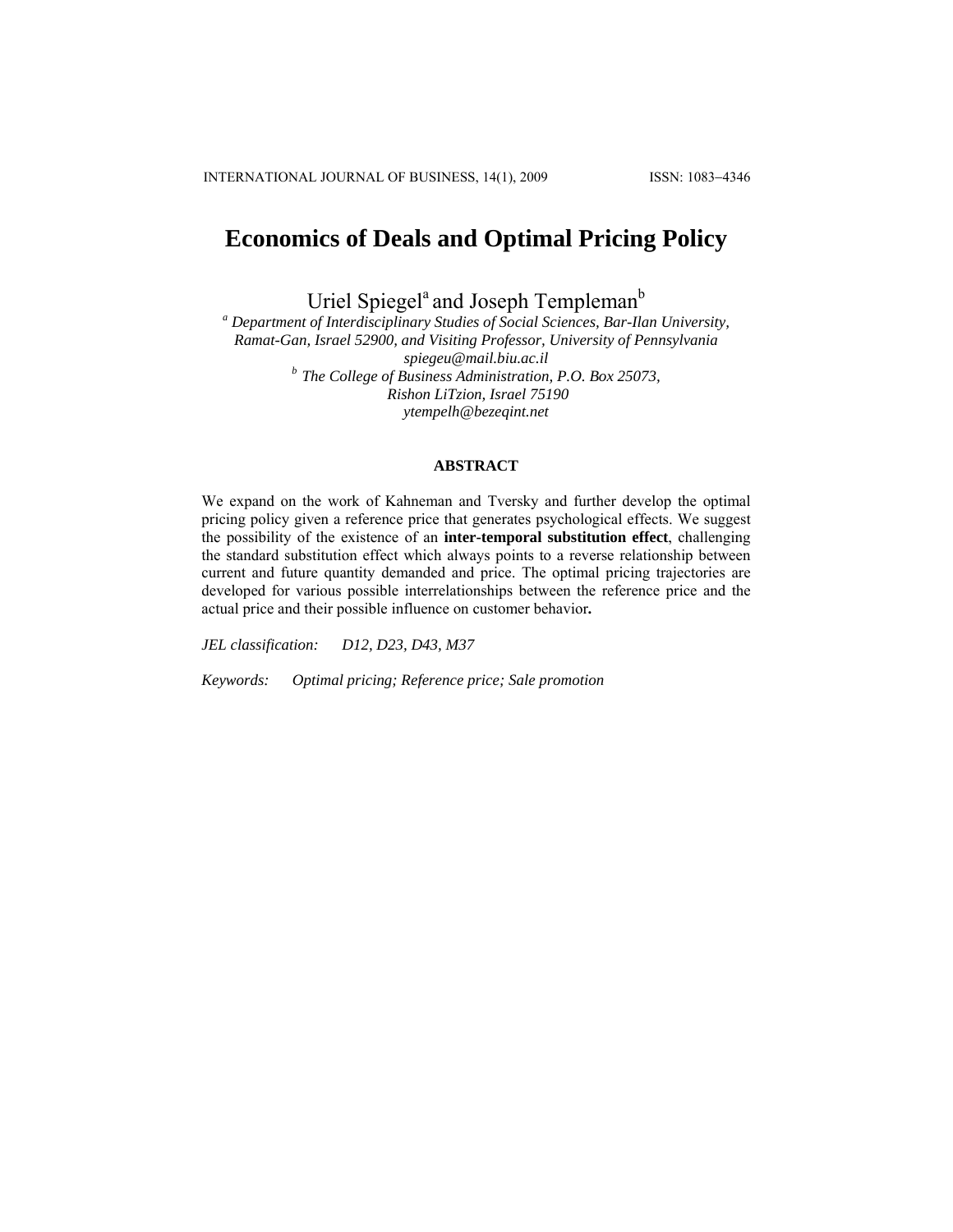## **I. INTRODUCTION**

The literature concerning behavioral economics dates back almost thirty years with the publication of the ground breaking research of Kahneman and Tversky (1979). They showed that individuals tend to be swayed by psychological factors when deciding on a purchase of a good or service. In the intervening years much further research has been undertaken. Today we use the term "Framing Effect" (see also Tversky and Kahneman (1981)) to describe the fact that individuals' purchasing decisions are often sharply influenced by the wording of the seller's offer although the different formulations of the offer are in effect completely identical. In other words, re-wording the exact same offer or deal could change the decision as to a purchase or as to accepting a certain level of risk in undertaking a project or an investment.

Another aspect of this interesting phenomenon was brought to light in papers by Simonson et al. (1994) and Raghnbir (1998) [followed by similar papers by her (2004)] in which give-aways are studied. The idea of the give-away is that when you purchase a unit of product A, a unit of product B is given to you free of charge. Raghnbir's results show that being exposed to this give-away brings about a decline in the price that customers are willing to pay for good B when good B is being sold under normal (non give-away) market conditions. Clearly having become aware that good B was involved in a give-away cheapens it in the eyes of the potential consumer. He internalizes (perhaps only subconsciously) that the good is probably cheap to produce, is of low quality, etc. Giving away product B with a price tag attached listing its full price reduces this image problem but does not eliminate it.

We utilize these results but in the opposite direction, and thus add another dimension to these behavioral economics discussions. Our analysis is based on the empirical observation that many large (and small for that matter) department stores advertise large price reductions (on clothing, shoes, household items, etc.) immediately after major holidays or with the approaching change of seasons. Often these reduced prices are reduced even further in the following weeks, and eventually some of those items might altogether disappear from the shelves. Frequently however a unique method of promoting the price reduction is undertaken. The original price is attached to the discounted price with a big X drawn across it to show the less informed customer just how dramatic a price reduction he is being offered. The empirical evidence indicates that sellers consider this tool to be effective, since the deal-prone customers are not only affected by a low price, but they also compare the low price to the original price. A larger gap between the original price and the sale price motivates the dealprone to buy more. This is probably the result of customers taking the high reference price as an indicator of high quality, and therefore the new lower price is considered a better deal than would be the case had the initial price opened low and continued to remain low. Of course, the less independent information a customer has about a given product, the more likely he is to use price as a predictor of quality. The purpose of this paper is to investigate this popular pricing policy and to develop the optimal price trajectory based on the interdependency between current purchases and previous and current prices.

An intentional policy of making the product expensive and/or hard to get in the initial period can in an inter-temporal framework result in higher income and profits for the seller. Often firms introduce a new product at a sharply reduced price in order to get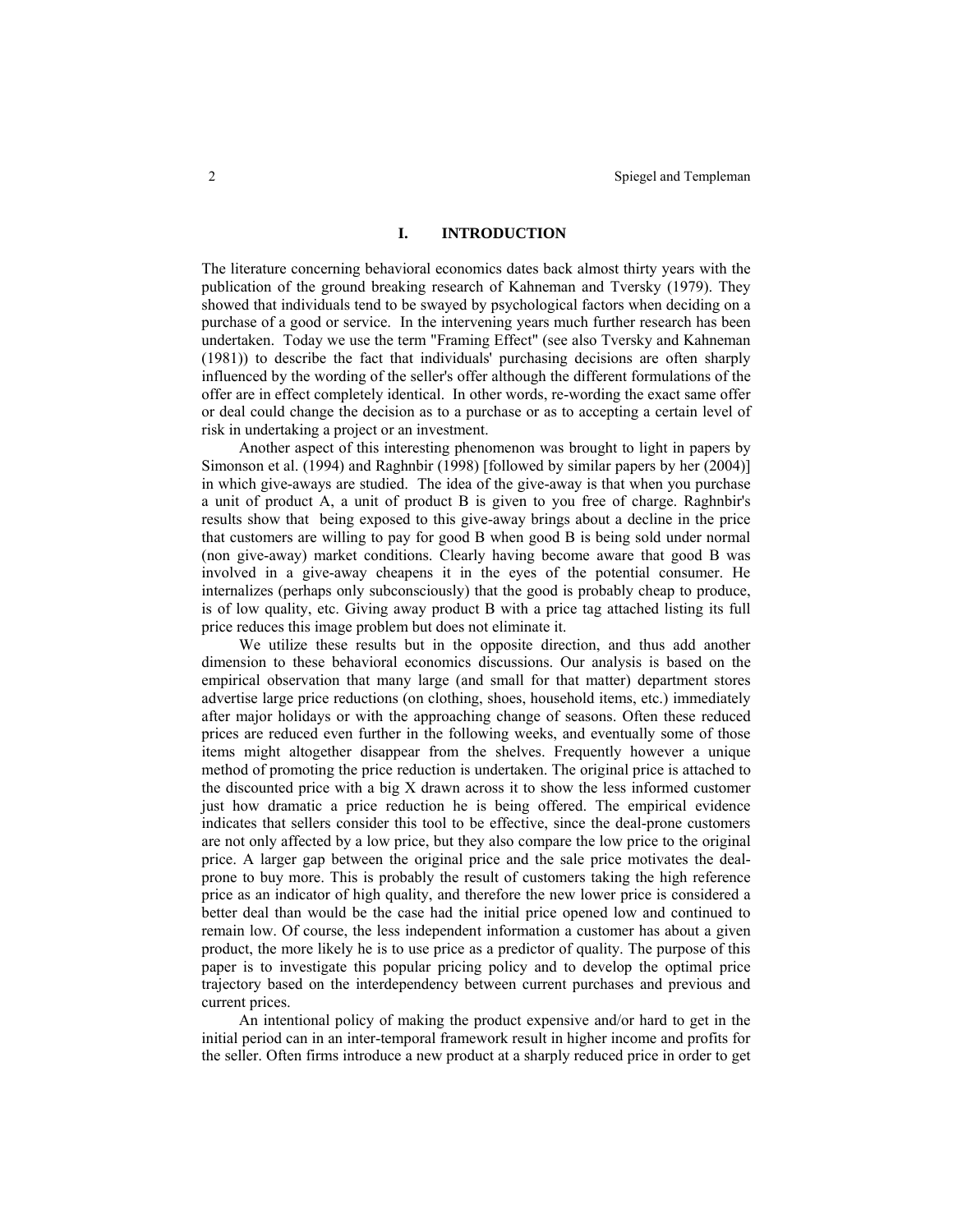the public to try it and develop a taste for it. Once the product has made its desired market inroad the price is raised to the desired level. We argue that instead of introducing a new good to the public by setting a very low introductory price (which could have negative image implications), it might be appropriate to do just the opposite, i.e. to introduce the good at a very high inflated price. That would position the good in the eyes of the public as a high quality prestigious good and would tend to raise the reservation price of the customers. Once that is accomplished the price could be lowered.

This type of consumer affect is observed in a variety of situations. For example, often young people are enticed by the ban on selling alcohol to minors to become drinkers (and perhaps heavy drinkers) when they become adults (and often even before they become adults…). The ban on alcohol has apparently imbued its consumption with a certain degree of luster in the eyes of the consumer. Similarly, a monopolist can generate this kind of inter-temporal effect by adopting an initial very high (perhaps unaffordable) price in the first introductory period. This will widen the gap between the high initial reference price and the deal/sale price and enable more sales at higher prices in period 2 than would have otherwise been attainable. We wish to again point out that this is the exact opposite of the common practice of introducing a product through a low or even free introductory price such as free food and wine samplings.

In fact, the concept of 'conspicuous consumption' was first introduced by Veblen (1899), who argued that individuals often consume highly attention-getting goods and services in order to signal their wealth and thereby achieve greater social status. 'In order to hold the esteem of men it is not sufficient merely to possess wealth or power. The wealth and power must be put in evidence, for esteem is awarded only on evidence' (Veblen, 1899, p. 36). The extreme form of such behavior is known as the 'Veblen effect', witnessed whenever individuals are willing to pay higher prices for functionally equivalent goods (for further discussion, see also Leibenstein, 1950, and Frank, (1985)). The Veblen effect may indeed be empirically significant in some luxury good markets (see Creedy and Slottje, 1991, and Heffetz, 2004). We propose that the reverse is also true. Often people who can't afford to achieve status in the Veblen manner achieve a kind of status by bragging about the good deal they got and how they managed to purchase a really valuable product (based on a high price in period 1) at an unusually low price.

Our goal is to analyze what the optimal price range would be in terms of a monopolist's profit maximization goals. Our approach may add another dimension to the important issue of sales promotion. The standard consensus is that sales promotion can be generated either through advertising or by price reductions that tempt customers to try out new items or to use them more often, and thereby hopefully create a future brand loyalty (see Paroush and Spiegel, 1995).

We suggest that in many cases a reverse approach might be more effective. We argue that an initially high price could contribute toward fixing the product in the public's mind as a prestige item. This effect, which we term an **inter-temporal substitution effect**, could potentially challenge the standard substitution effect which always points to a reverse relationship between current and future quantity demanded and price.

The idea that a first period reference price has a positive effect on the second period reference price can be defended on the following grounds: (a) price is often an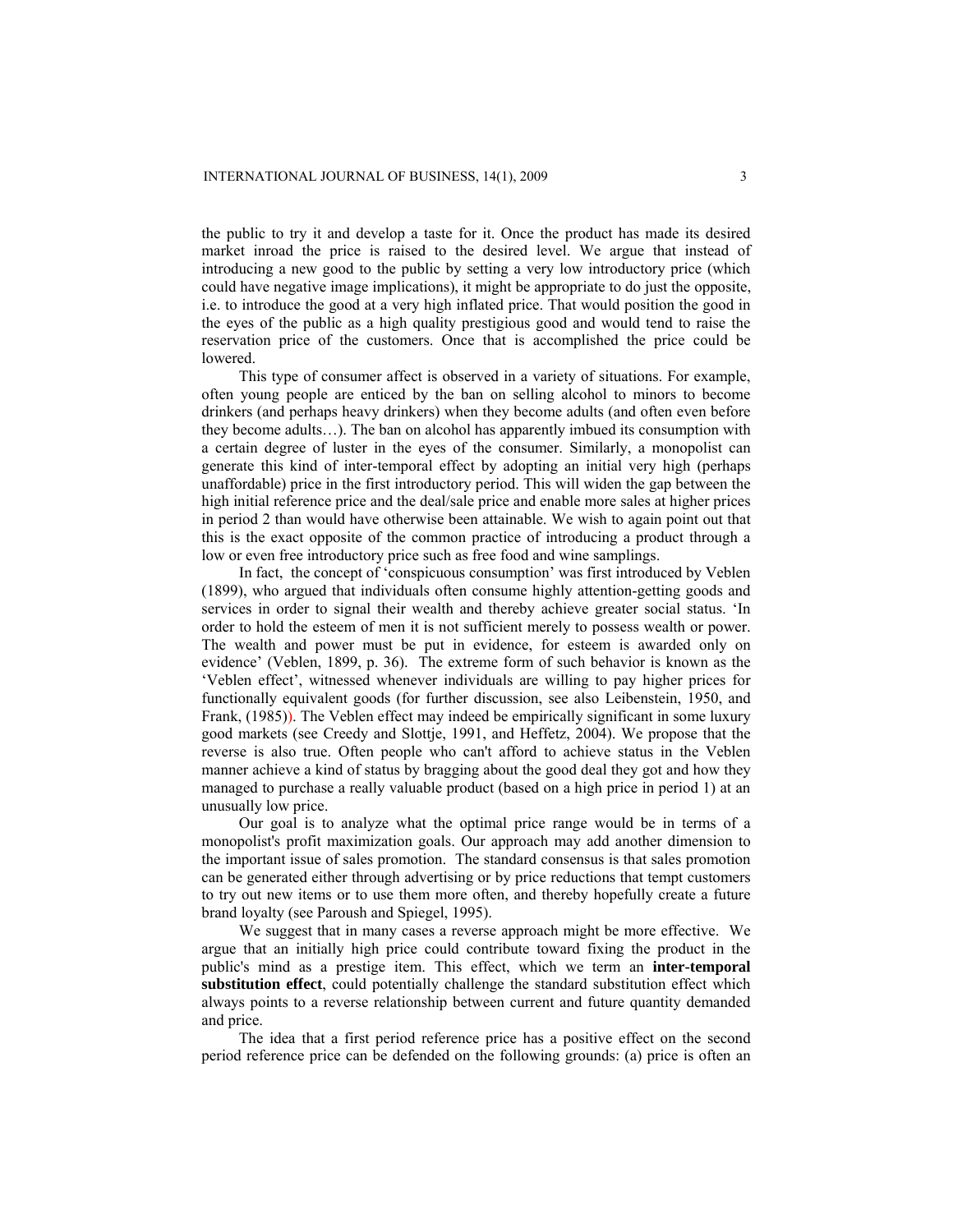indicator of quality in the eyes of customers who lack alternative methods of estimating quality, and (b) price adds a prestige factor—especially in the case of brand name products. Furthermore, a low initial price could make the product so widely used that a kind of "snob effect" might take place resulting in a reduced demand in the later period. Thus the **inter-temporal substitution effect** could well be different in sign from that of the traditional substitution effect. This will be demonstrated in our paper through a simple structured algebraic model.

If indeed the price in period 1 affects positively the price in period 2, then the profit maximizing monopolist will of course want to take that into account in setting the price for each period. This means that in the case of a two period model with inter-temporal effects, the issue of optimal pricing or the nature of the price trajectory is interesting and important.

## **II. THE MODEL**

We assume that the reference price (suggested price or retail price) of the first period positively affects the reservation price in the second period.

Reservation Price (noted as  $P_{max}^i$ ) is a function of the Reference Price (RP) as follows:

$$
P_{\text{max}}^2 = P_{\text{max}}^1 + \alpha \cdot RP \,, \tag{1}
$$

where  $0 < \alpha < 1^{\perp}$  and  $P_{\text{max}}^1$  is determined from the point of view of the seller arbitrarily. It can be any positive price (based on the consumer's general impression of the product and/or the image derived from brand loyalty, and his level of desire and need - either objective or subjective- for the product). In addition consumers have developed over time (during the first period) additional general knowledge, feeling, and instinct based on past experience as to what such a product should sell for. This kind of goodwill toward the product is reflected in equation (1) by the term,  $\alpha \cdot RP$ .

In the second period we assume a new linear demand curve where  $P_{max}^2$  of the second period depends on an initial value of reservation price  $P_{max}^1$ , of the first period, and the consumers' experience of  $\alpha$  · RP from the first period. The linear demand curve of each period i is:

$$
P_i = P_{max}^i - \beta Q_i \tag{1'}
$$

For simplicity, we further assume that at each period the cost function is proportional to output:

$$
TC_i = \gamma \cdot Q_i \text{ , or } \tag{2}
$$

$$
MC_i = \gamma \tag{2'}
$$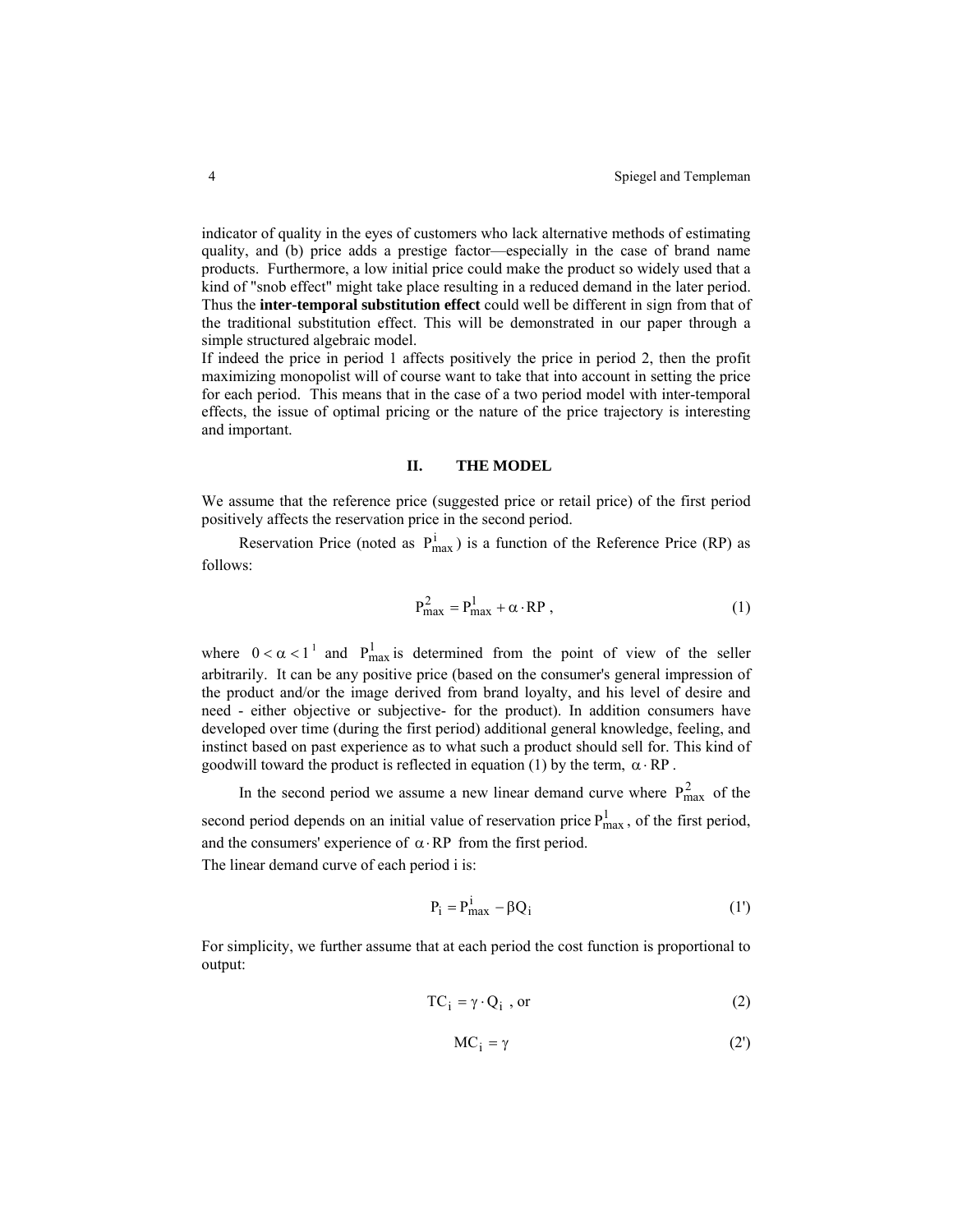The value of the consumer surplus  $\equiv$  CS for each period i is determined as:

$$
CS = \sum_{i=1}^{2} \frac{(P_{\text{max}}^i - P_i) Q_i}{2}
$$
 (3)

and the profit function at each period,  $i$  (i=1, 2) is

$$
\Pi_{i} = (P_{i} - \gamma) Q_{i}
$$
 (4)

 $Q_1$  units are sold in the first period in accordance with the RP.  $Q_2$  units of the second period will be sold at price  $P_2$  which is positively related to RP-- the reference price determined in the first period.

The non-myopic seller's objective function that recognizes the inter-temporal effects is to maximize profit of the two periods that is defined as follows:

$$
Max Π = (Pmax1 - βQ1)Q1 +\n+ (Pmax1 + αRP - βQ2)Q2 - γ(Q2 + Q1) =\n= (Pmax1 - βQ1)Q1 + (Pmax1 + (α(Pmax1 - βQ1)) - βQ2)Q2 -\n-γ(Q2 + Q1) = (Pmax1 - βQ1)Q1 + (Pmax1(1 + α) - αβQ1 - βQ2)Q2 - γ(Q2 + Q1)
$$
\n(5)

where we assume a discount rate of zero and RP, the reference price (or retail price) is given by:

$$
RP = P_{\text{max}}^1 - \beta Q_1 \tag{6}
$$

Q1 determines RP and the latter will affect the actual price that will be charged in the second period (along with the value of  $Q_2$ , the output that is sold in the second period). The F.O.C. are

$$
\Pi_{Q_1} = P_{\text{max}}^1 - 2\beta Q_1 - \alpha \beta Q_2 - \gamma = 0
$$
 (7)

and

$$
\Pi_{Q_2} = P_{\text{max}}^1 (1 + \alpha) - \alpha \beta Q_1 - 2\beta Q_2 - \gamma = 0
$$
 (8)

The S.O.C. are:

$$
\Pi_{Q_1Q_1} = -2\beta < 0
$$
\n
$$
\Pi_{Q_2Q_2} = -2\beta < 0
$$
\n
$$
\Pi_{Q_1Q_1} \cdot \Pi_{Q_2Q_2} - (\Pi_{Q_1Q_2})^2 = 4\beta^2 - \alpha^2 \beta^2 > 0
$$
\n
$$
(9)
$$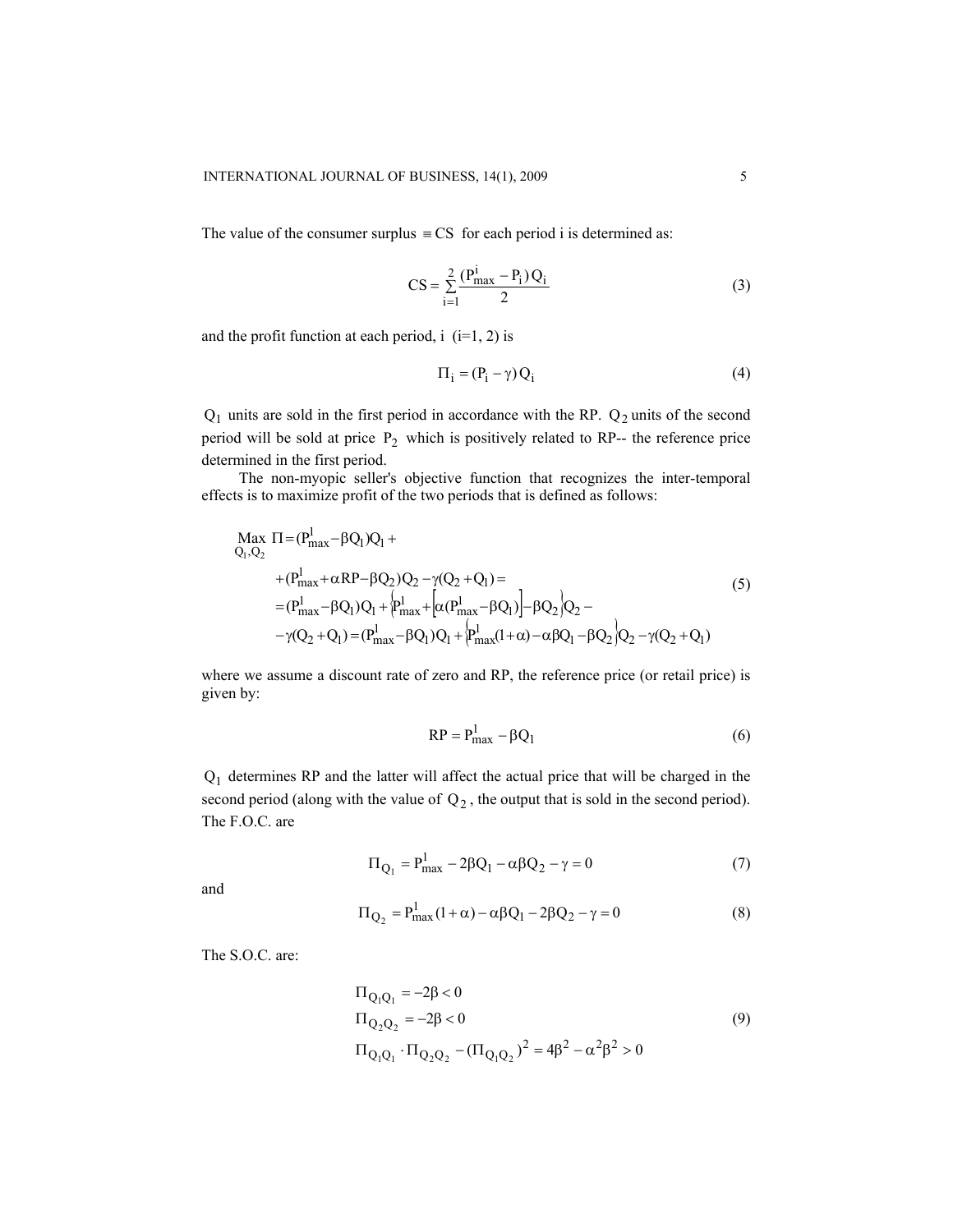where  $\Pi_{Q_1 Q_2} = -\alpha \beta$ . S.O.C. hold if  $\alpha < 2$ .

From (7) and (8) we can derive the iso-marginal profit functions that guarantee F.O.C.:

$$
Q_2 = \frac{P_{\text{max}}^1 - \gamma}{\alpha \beta} - \frac{2}{\alpha} Q_1 \tag{7}
$$

and

$$
Q_2 = \frac{P_{\text{max}}^1 (1 + \alpha) - \gamma}{2\beta} - \frac{\alpha}{2} Q_1
$$
 (8')

By equating (7') and (8') we find:

$$
\frac{P_{\text{max}}^1}{\alpha \beta} - \frac{\gamma}{\alpha \beta} - \frac{2}{\alpha} Q_1 = \frac{P_{\text{max}}^1 (1 + \alpha)}{2\beta} - \frac{\gamma}{2\beta} - \frac{\alpha}{2} Q_1 \tag{10}
$$

Thus,

$$
\left(\frac{2}{\alpha} - \frac{\alpha}{2}\right)Q_1 = \frac{2\beta(P_{\text{max}}^1 - \gamma) - \alpha\beta \cdot [P_{\text{max}}^1(1+\alpha) - \gamma]}{2\alpha\beta^2}
$$
(10')

or

$$
\left(\frac{4-\alpha^2}{2\alpha}\right)Q_1 = \frac{2\beta(P_{\text{max}}^1 - \gamma) - \alpha\beta \cdot [P_{\text{max}}^1(1+\alpha) - \gamma]}{2\alpha\beta^2}
$$
(10")

Therefore we get the optimal value of  $Q_1^*$  as:

$$
Q_1^* = \frac{(2-\alpha)\left(P_{\text{max}}^1 - \gamma\right) - \alpha^2 P_{\text{max}}^1}{\left(4 - \alpha^2\right) \cdot \beta} = \frac{\left(2 - \alpha - \alpha^2\right) \cdot P_{\text{max}}^1 - \left(2 - \alpha\gamma\right)}{\left(4 - \alpha^2\right) \cdot \beta} = \frac{\left(2 - \alpha - \alpha^2\right) \cdot P_{\text{max}}^1}{\left(4 - \alpha^2\right) \cdot \beta} - \frac{\gamma}{\left(2 + \alpha\right) \cdot \beta} \tag{11}
$$

From (11) and (8') we find  $Q_2^*$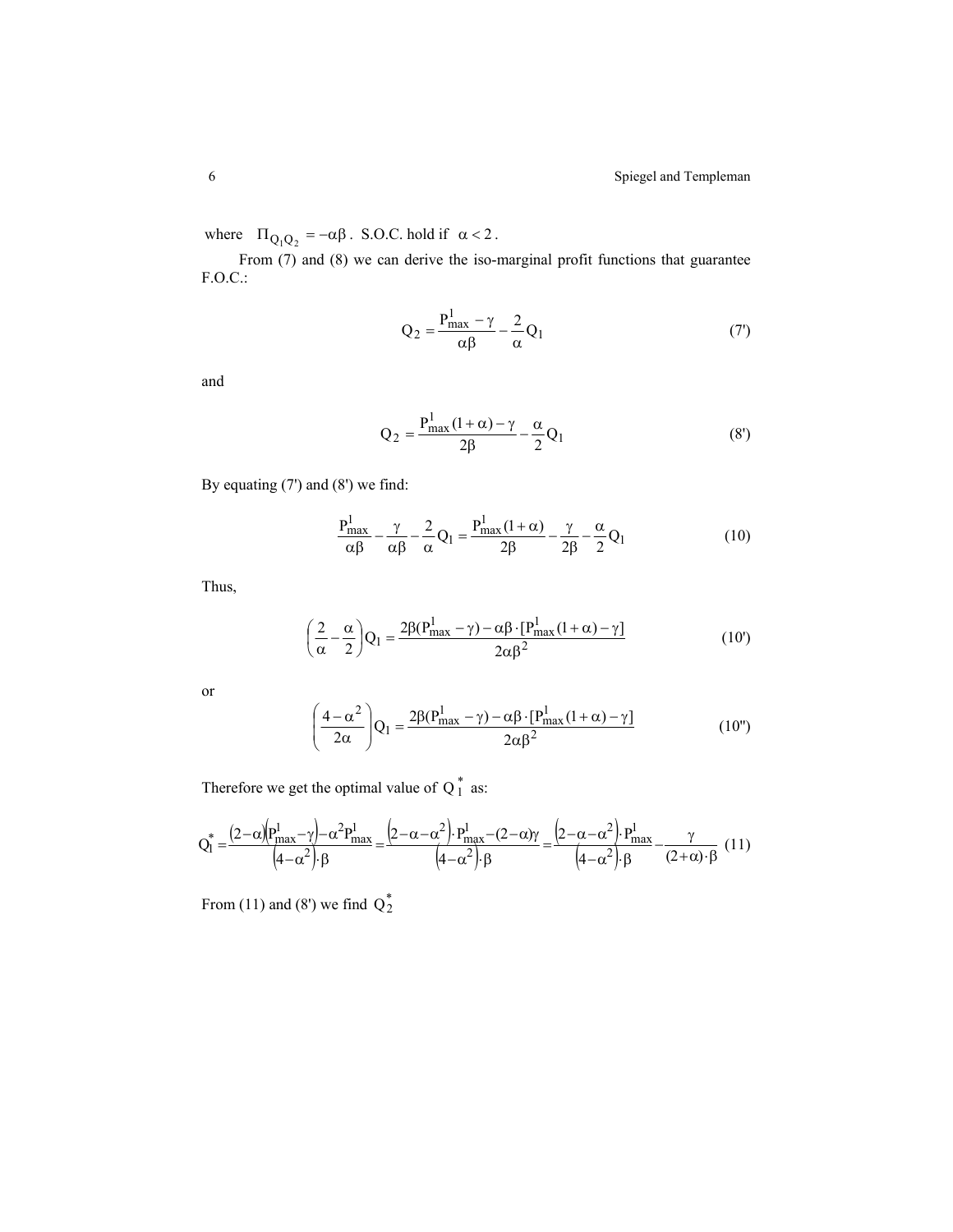$$
Q_{2}^{*} = \frac{P_{\text{max}}^{1}(1+\alpha)-\gamma}{2\beta} - \frac{\alpha}{2} \left[ \frac{(2-\alpha-\alpha^{2})P_{\text{max}}^{1} - (2-\alpha)\gamma}{(4-\alpha^{2})\beta} \right]
$$
  
\n
$$
= \frac{(4-\alpha^{2})P_{\text{max}}^{1}(1+\alpha) - (4-\alpha^{2})\gamma - (2\alpha-\alpha^{2}-\alpha^{3})P_{\text{max}}^{1} + (2\alpha-\alpha^{2})\gamma}{2(4-\alpha^{2})\beta}
$$
  
\n
$$
= \frac{P_{\text{max}}^{1}(4+2\alpha)-\gamma(4-2\alpha)}{2(4-\alpha^{2})\beta}
$$
  
\n
$$
= \frac{P_{\text{max}}^{1}(2+\alpha)-\gamma(2-\alpha)}{(4-\alpha^{2})\beta}
$$
  
\n
$$
= \frac{P_{\text{max}}^{1}}{(2-\alpha)\beta} - \frac{\gamma}{(2+\alpha)\beta}
$$
  
\n(11')

From (11) and (11') we can conclude that for an internal solution of  $Q_1^* > 0$  and  $Q_2^* > 0$ , while  $P_{\text{max}}^1 > \gamma$ , the following is required:

$$
(2 - \alpha - \alpha^2) > 0 \quad \text{or} \quad \alpha(1 + \alpha) < 2
$$

Therefore  $\alpha$ <1 is a necessary condition for the S.O.C. to exist, which is a more restricting constraint over and above the previous condition that  $\alpha < 2$ .

From (6) and (11) we can derive the RP as follows:

$$
RP = P_{\text{max}}^1 - \beta Q_1 = P_{\text{max}}^1 - \frac{[(2 - \alpha - \alpha^2)P_{\text{max}}^1 - (2 - \alpha)\gamma]}{(4 - \alpha^2)} =
$$
  
= 
$$
\frac{4P_{\text{max}}^1 - \alpha^2 P_{\text{max}}^1 - 2P_{\text{max}}^1 + \alpha P_{\text{max}}^1 + \alpha^2 P_{\text{max}}^1 + (2 - \alpha)\gamma}{(4 - \alpha^2)} =
$$

$$
= \frac{(2 + \alpha)P_{\text{max}}^1 + (2 - \alpha)\gamma}{(4 - \alpha^2)} = \frac{P_{\text{max}}^1}{2 - \alpha} + \frac{\gamma}{2 + \alpha}
$$
(12)

From (12) we can make a comparative static analysis by taking the derivatives as follows:

$$
\frac{\partial \text{RP}}{\partial \alpha} = \frac{P_{\text{max}}^1}{(2-\alpha)^2} - \frac{\gamma}{(2+\alpha)^2} = \frac{(2+\alpha)^2 P_{\text{max}}^1 - (2-\alpha)^2 \gamma}{(2-\alpha)^2 (2+\alpha)^2} > 0, \tag{12'}
$$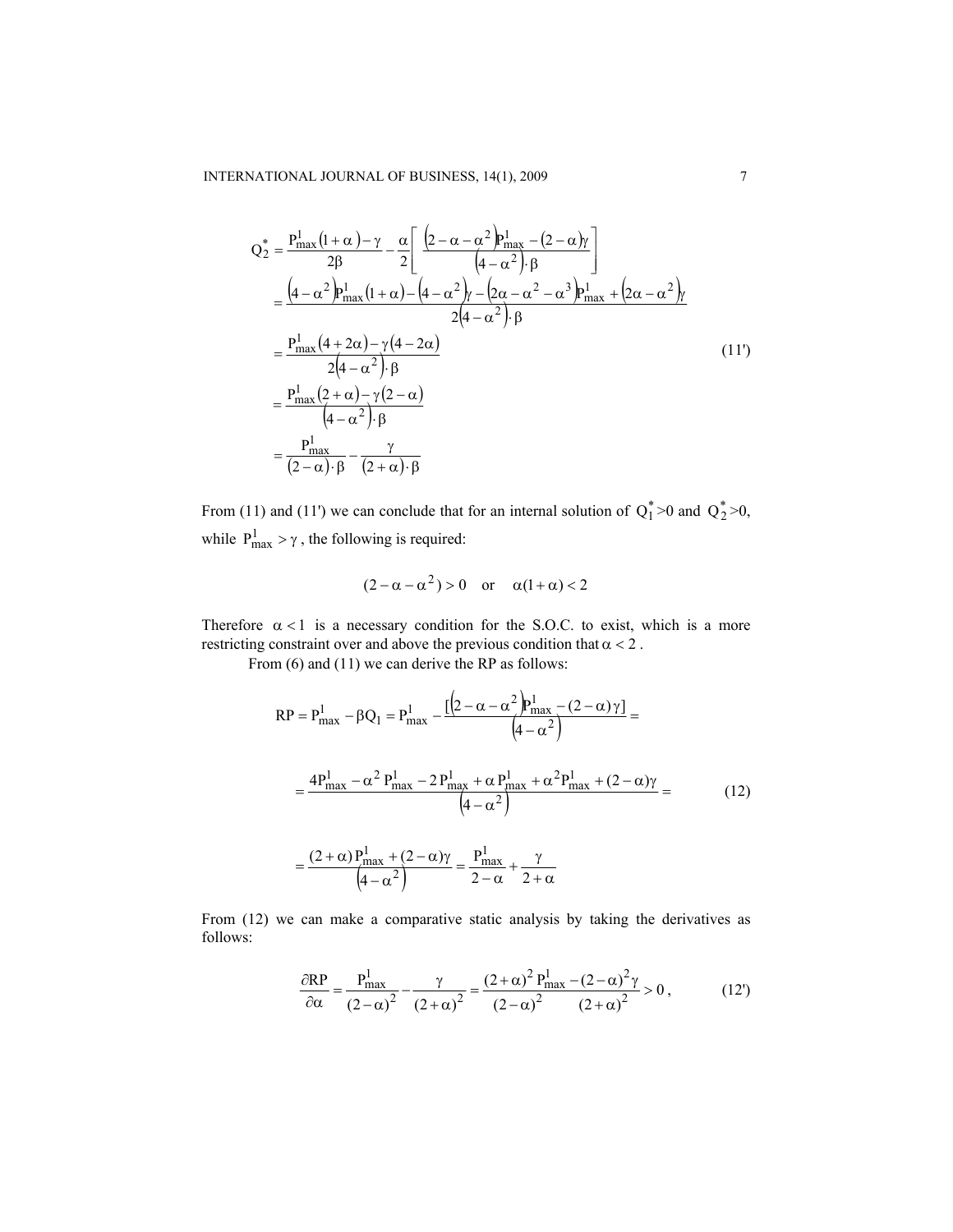since  $0 < \alpha < 1$  and  $P_{\text{max}}^1 > \gamma \cdot \frac{\partial RP}{\partial P_{\text{max}}^1} = \frac{1}{(2-\alpha)}$ P RP  $\frac{\partial \text{RP}}{\partial P_{\text{max}}^1} = \frac{1}{(2-\alpha)}$ . As  $0 < \alpha < 1$  we conclude that

$$
\frac{1}{2} < \frac{\partial \mathcal{RP}}{\partial P_{\text{max}}^1} < 1. \tag{12''}
$$

In the extreme case where  $\alpha = 0$ , i.e., no inter-temporal effect exists then we get as expected:

$$
\frac{\partial \text{RP}}{\partial P_{\text{max}}^1} = \frac{1}{2}
$$
  

$$
\frac{\partial \text{RP}}{\partial \gamma} = \frac{1}{(2+\alpha)}.
$$
 (12''')

Thus, as  $0 < \alpha < 1$  we get  $\frac{1}{3} < \frac{\partial RP}{\partial \gamma} < \frac{1}{2}$ 3  $\frac{1}{3} < \frac{\partial RP}{\partial \gamma} <$  $\langle \frac{\partial RP}{\partial \rho} \rangle \langle \frac{1}{2} \rangle$ , and again for  $\alpha = 0$  we get (as expected),  $\frac{\partial \text{RP}}{\partial \gamma} = \frac{1}{2}$ .

The same discussion can be applied to see how changes in the variables  $\alpha$ ,  $P_{max}^1$  and  $\gamma$ will affect the values of the dependent variables  $Q_1^*$  and  $Q_2^*$ : From (11) we find that

$$
\frac{\partial Q_{1}^{*}}{\partial \alpha} = \frac{\left[ -(1+2\alpha) P_{\text{max}}^{1} + \gamma \right] (4 - \alpha^{2}) \beta + 2\alpha \beta \left[ (2 - \alpha - \alpha^{2}) P_{\text{max}}^{1} - (2 - \alpha) \gamma \right]}{(4 - \alpha^{2})^{2} \beta^{2}} =
$$
\n
$$
= \frac{(4 + 8\alpha - \alpha^{2} + 2\alpha^{3}) P_{\text{max}}^{1} + (4 - \alpha^{2}) \gamma + \left[ 4\alpha - 2\alpha^{2} - 2\alpha^{3} \right] - (4\alpha - 2\alpha^{2}) \gamma \right]}{(4 - \alpha^{2})^{2} \beta}
$$
\n
$$
= \frac{-\left[ 4 + 4\alpha + \alpha^{2} \right] \cdot P_{\text{max}}^{1} + \left[ 4 - 4\alpha + \alpha^{2} \right] \gamma}{(4 - \alpha^{2})^{2} \beta} =
$$
\n
$$
= \frac{(4 + \alpha^{2})(\gamma - P_{\text{max}}^{1}) - \alpha^{2} (P_{\text{max}}^{1} - \gamma)}{(4 - \alpha^{2})^{2} \beta} < 0
$$
\n
$$
(4 - \alpha^{2})^{2} \beta
$$
\n(13)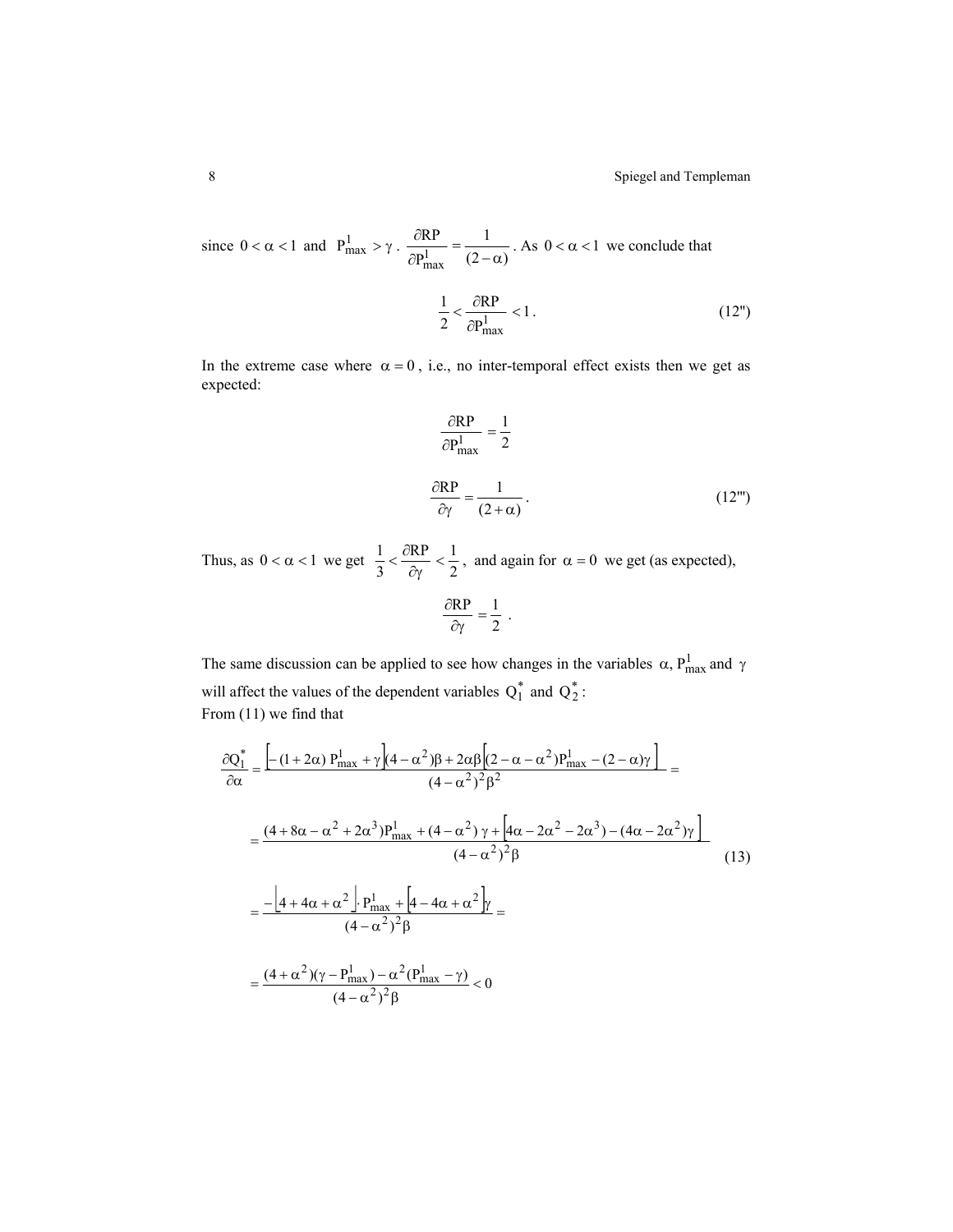This is expected due to the fact that  $0 < \alpha < 1$  and  $P_{max}^1 > \gamma$ . Similarly, we find from (11) that as expected:

$$
\frac{\partial Q_1^*}{\partial P_{\text{max}}^1} = \frac{(2 - \alpha - \alpha^2)}{(4 - \alpha^2)\beta} > 0
$$
\n(13')

And also as expected:

$$
\frac{\partial Q_1^*}{\partial \gamma} = \frac{(2-\alpha)}{(4-\alpha^2)\beta} < 0
$$
\n(13")

In order to analyze the effect of the above variables on  $Q_2^*$  . We derive  $Q_2^*$  of (11') with respect to  $\alpha$ ,  $p_{max}^1$  and  $\gamma$  as follows:

$$
\frac{\partial Q_2^*}{\partial \alpha} = \frac{p_{\text{max}}^1}{(2-\alpha)^2 \beta} + \frac{\gamma}{(2+\alpha)^2 \beta} > 0
$$
\n(14)

$$
\frac{\partial Q_2^*}{\partial p_{\text{max}}^1} = \frac{1}{(2-\alpha)\beta} > 0
$$
\n(14')

$$
\frac{\partial Q_2^*}{\partial \gamma} = -\frac{1}{(2+\alpha)\beta} < 0 \tag{14"}
$$

At this stage, we investigate the price of equilibrium for the second period. Thus, we get from (1) and (1') and (11) and (12) the following:

$$
P_2 = P_{\text{max}}^2 - \beta Q_2^* = P_{\text{max}}^1 + \frac{\alpha P_{\text{max}}^1}{2 - \alpha} + \frac{\alpha \gamma}{2 + \alpha} - \beta \left[ \frac{P_{\text{max}}^1}{\beta(2 - \alpha)} - \frac{\gamma}{\beta(2 + \alpha)} \right]
$$
  
= 
$$
\frac{2P_{\text{max}}^1}{(2 - \alpha)} + \frac{\alpha \gamma}{(2 + \alpha)} - \frac{P_{\text{max}}^1}{(2 - \alpha)} + \frac{\gamma}{(2 + \alpha)}
$$
  
= 
$$
\frac{P_{\text{max}}^1}{(2 - \alpha)} + \frac{\gamma(1 + \alpha)}{(2 + \alpha)}
$$
(15)

Comparison of RP and  $P_2$ , based on (12) and (15) leads to the conclusion that  $P_2 > RP$ and the gap increases as the coefficient variable  $\alpha$  increases.

 Based on (11) and (11') we can compare the optimal quantities at each period by subtracting  $Q_1^*$  from  $Q_2^*$ , i.e.,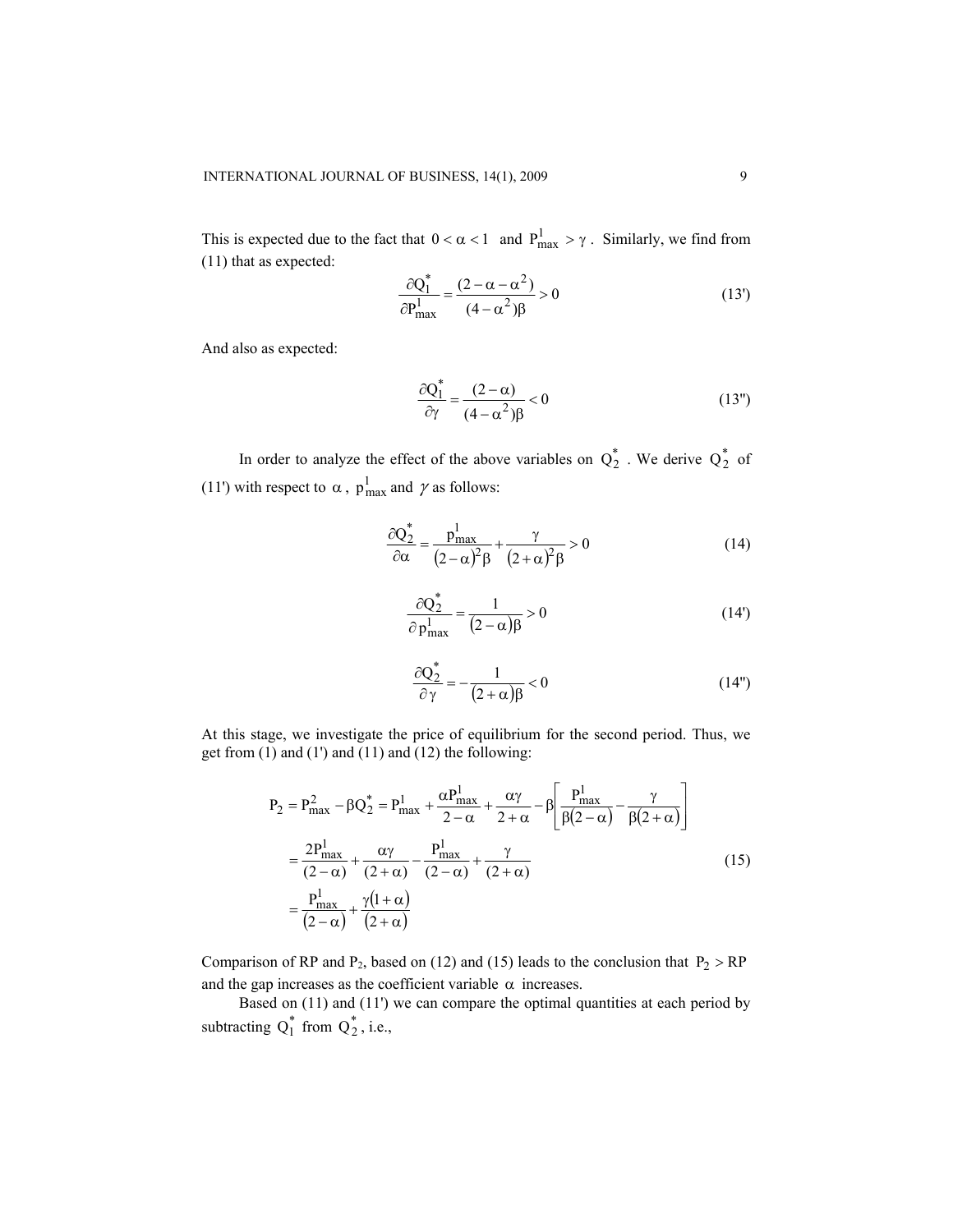$$
Q_{2}^{*} - Q_{1}^{*} = \left[ \frac{P_{\text{max}}^{1}}{(2-\alpha)\beta} - \frac{\gamma}{(2+\alpha)\beta} \right] - \left[ \frac{(2-\alpha-\alpha^{2})P_{\text{max}}^{1}}{(4-\alpha^{2})\beta} - \frac{\gamma}{(2+\alpha)\beta} \right]
$$
\n
$$
Q_{2}^{*} - Q_{1}^{*} = \frac{P_{\text{max}}^{1}}{\beta} \left[ \frac{1}{(2-\alpha)} - \frac{(2-\alpha-\alpha^{2})}{(4-\alpha^{2})} \right] =
$$
\n
$$
= \frac{P_{\text{max}}^{1}}{\beta} \left[ \frac{(2+\alpha)-(2-\alpha-\alpha^{2})}{(4-\alpha^{2})} \right] =
$$
\n
$$
= \frac{P_{\text{max}}^{1}}{\beta} \left[ \frac{\alpha(2+\alpha)}{(4-\alpha^{2})} \right] = \frac{P_{\text{max}}^{1}}{\beta} \left[ \frac{\alpha}{(2-\alpha)} \right] > 0
$$
\n(16')

since  $0 < \alpha < 1$ . Thus, we can conclude that both prices and quantity purchased in the second period are larger than the quantity in the first period.

These results in some sense are interesting and "surprising". In the regular promotion policy used and discussed in the literature, the seller who desires to promote future sales and profits introduces the product at a low price to get consumers to try the product and get used to it. Several methods are used by sellers to promote purchases such as discount prices, coupon distributions, free samples, and larger quantities for a given price. This leads to further sales and increases the demand of the future (second) period leading to more profits, while the future price is higher than the reduced discount price of the first period. However, the future quantity purchased by consumers can be smaller or larger than that of the first period, as a result of the price increase on the one hand, and the addiction process based on the previous price on the other hand.

In our deal-prone cases, in order to promote future sales, the seller **increases**  prices in the first period, thus reducing quantities in the first period generating an image of high quality good and a greater future demand. However, as a result he can sometimes charge even higher prices in the future and sell larger quantities, or reduce prices and sell those units that are only purchased by deal-prone customers. For example, one way that might convince a deal-prone customer to buy a Ralph Lorene (RL) shirt would be for the seller to charge an initial reference price that would be very high, thus discouraging the customer from buying the good in the first period, which would in turn develop expectations and inter-temporal snob effect. The seller would then prepare a change in behavior that would encourage the customer to look for the price of the shirt in the second period. When the second period arrives and the new reservation price is already high enough, the seller can then charge the customer either a higher price for the shirt, much higher than what he would have charged otherwise, or he can offer him a lower price, thereby encouraging him to buy more of the shirts, so that ultimately the same kind of people would buy more shirts of the RL brand and end up paying either more or less per shirt.

or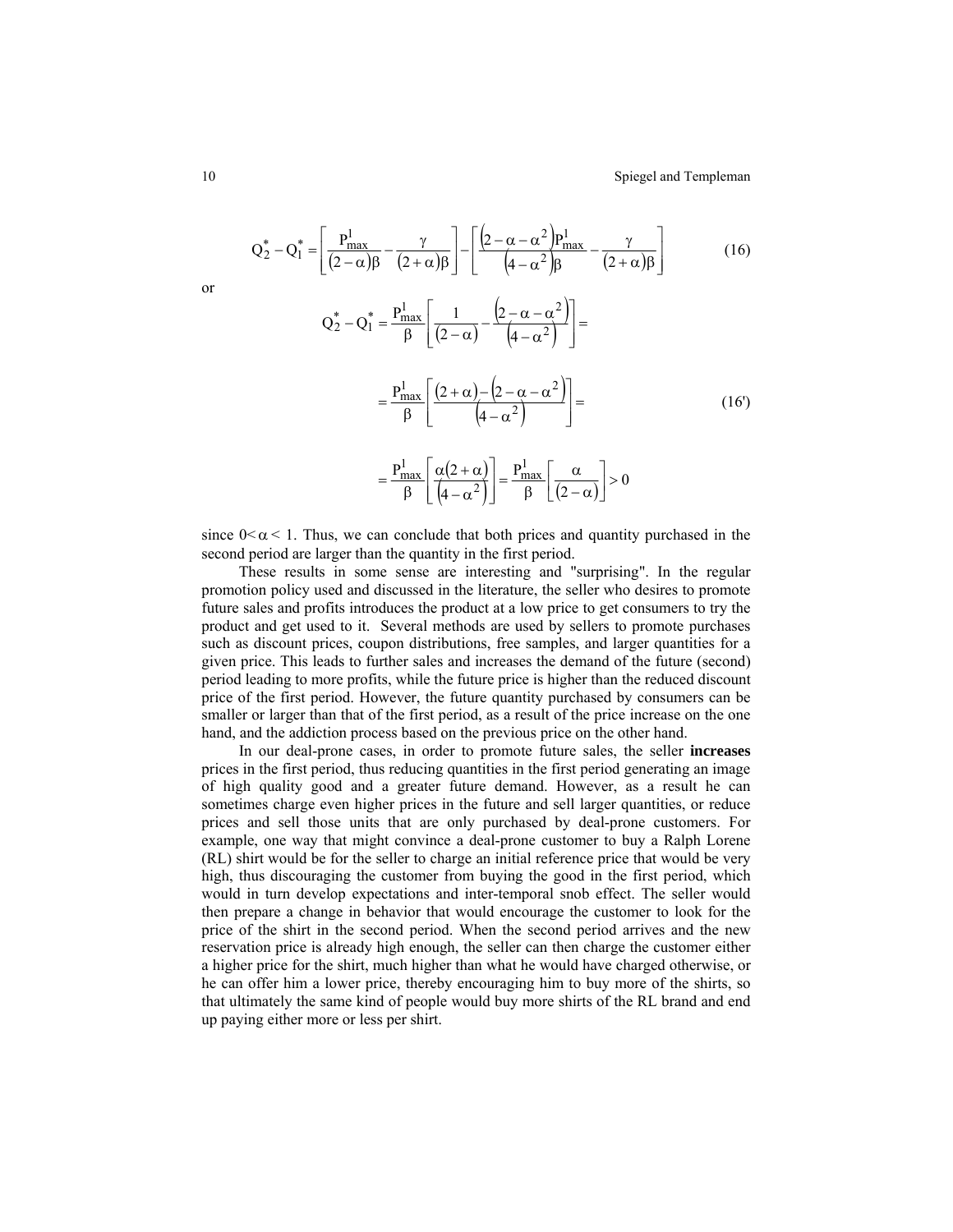This model is in a sense an extension to the Veblen Snob Effect where we implement the idea of inter-temporal effect, where price reflects on quality (or at least image of quality) over time.

In the discussion below we demonstrate the three different inter-temporal effects. In the first case, the actual price in the first period represents the reference price for the future (second) period, with a positive effect (represented by the coefficient  $\alpha$ ) on the demand of the second period. In the second case the demand in the second period is affected positively by the gap between the reference (actual) price of the first period and the current price of the second period. The larger the gap, the greater the perception on the part of the consumer that he is getting an excellent deal and this will be reflected in greater quantities being purchased in the second period. In case three the effect of the reference price (RP) is more significant, namely RP affects positively, *although not symmetrically*, the demands of both periods. This means that in this case RP does not represent the actual price charged by the seller either in the first or second period. Each unit of the good is actually sold at  $P_1$  and  $P_2$  during period 1 and period 2 respectively, and both prices are different from the RP. However, the RP generates some expectation of quality and/or some expectation of an "appropriate" price which may affect positively, but not necessarily symmetrically, the demands of both periods.

#### **Case 1**:

In this case we assume demand functions of the two periods where the Reference Price, RP, is the actual price of the first period that affects positively the demand of the second period.

$$
Q_1 = A_1 - \beta RP \tag{17}
$$

$$
Q_2 = A_2 + \alpha RP - \gamma P_2 \tag{18}
$$

The objective function of the seller is:

$$
\begin{array}{ll}\n\text{Max} & \Pi = A_1 \text{RP} - \beta \text{RP}^2 + A_2 \text{P}_2 + \alpha \text{P}_2 \text{RP} - \gamma \text{P}_2^2 \\
\text{RP}, & \text{P}_2\n\end{array} \tag{19}
$$

The F.O.C. for maximization are:

$$
\Pi_{\rm RP} = A_1 - 2\beta \mathcal{R} \mathcal{P} + \alpha \mathcal{P}_2 = 0 \tag{20}
$$

$$
\Pi_{P_2} = A_2 + \alpha \, RP - 2\gamma P_2 = 0 \tag{21}
$$

Thus, the ISO marginal profit curves,  $RC<sub>i</sub>$  are:

$$
RC_1 : P_2 = \frac{-A_1}{\alpha} + \left(\frac{2\beta}{\alpha}\right)RP
$$
 (20')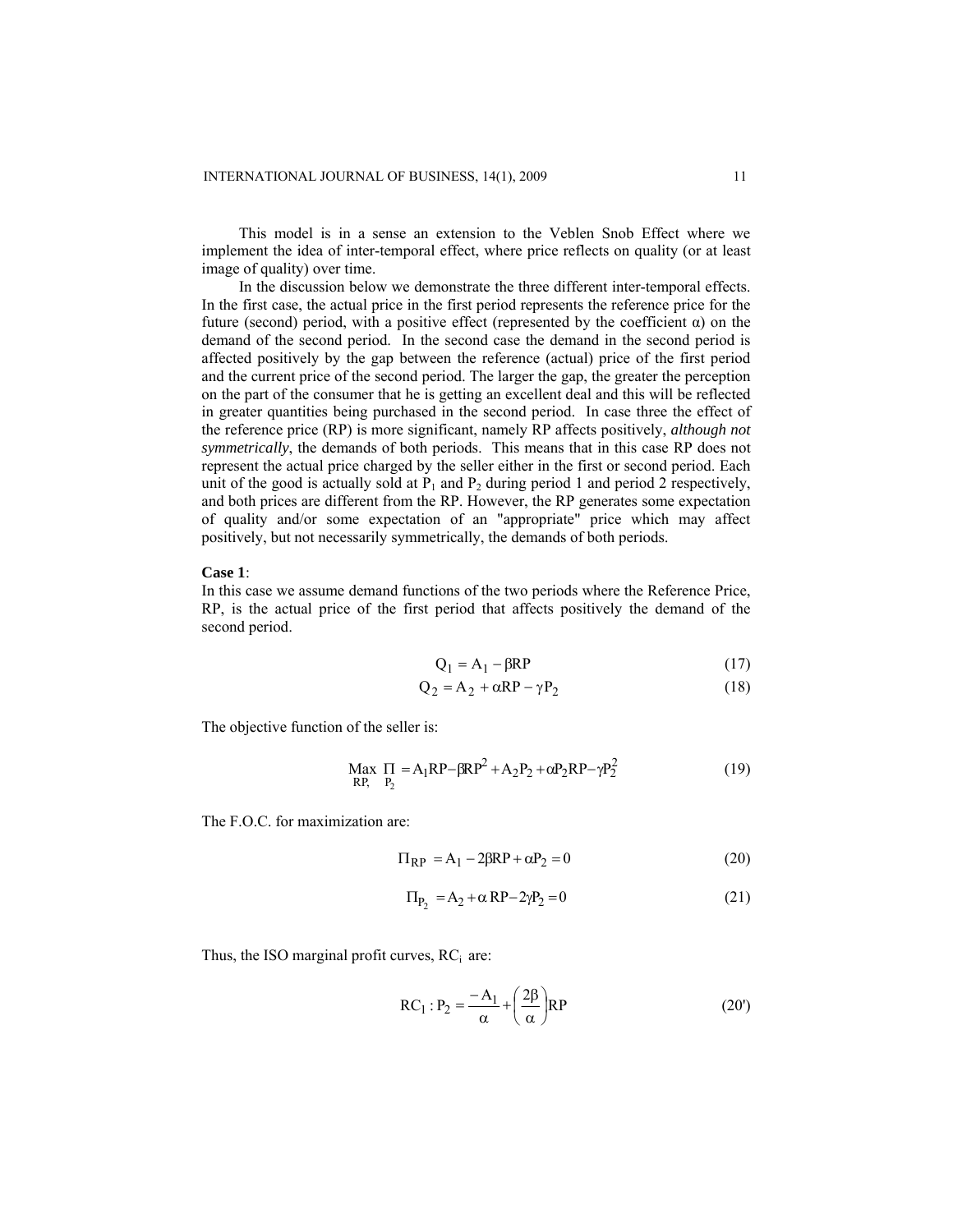12 Spiegel and Templeman

$$
RC_2: P_2 = \frac{A_2}{2\gamma} + \left(\frac{\alpha}{2\gamma}\right)RP
$$
 (21')

where the S.O.C. are:

$$
\Pi_{RP,RP} = -2\beta < 0, \Pi_{P_2, P_2} = -2\gamma < 0,
$$
\n
$$
\Pi_{RP,RP} \Pi_{P_2, P_2} - \left(\Pi_{RP, P_2}\right)^2 = 4\beta\gamma - \alpha^2 > 0
$$

Rewriting (20') and (21') as (20") and (21") below yield the solutions of  $RP^*$  and  $P_2^*$ 

$$
2\beta RP - \alpha P_2 = A_1 \tag{20"}
$$

$$
-\alpha \mathbf{R} \mathbf{P} + 2\gamma \mathbf{P}_2 = \mathbf{A}_2 \tag{21"}
$$

$$
RP^* = \frac{2\gamma A_1 + \alpha A_2}{\Delta} > 0
$$
 (22)

$$
P_2^* = \frac{2\beta A_2 + \alpha A_1}{\Delta} > 0
$$
 (23)

where  $\Delta = 4\beta\gamma - \alpha^2 > 0$ . The solution is demonstrated by the graphical illustration in Figure 1.  $\Delta = 4\beta\gamma - \alpha^2 > 0$ 

# **Figure 1**

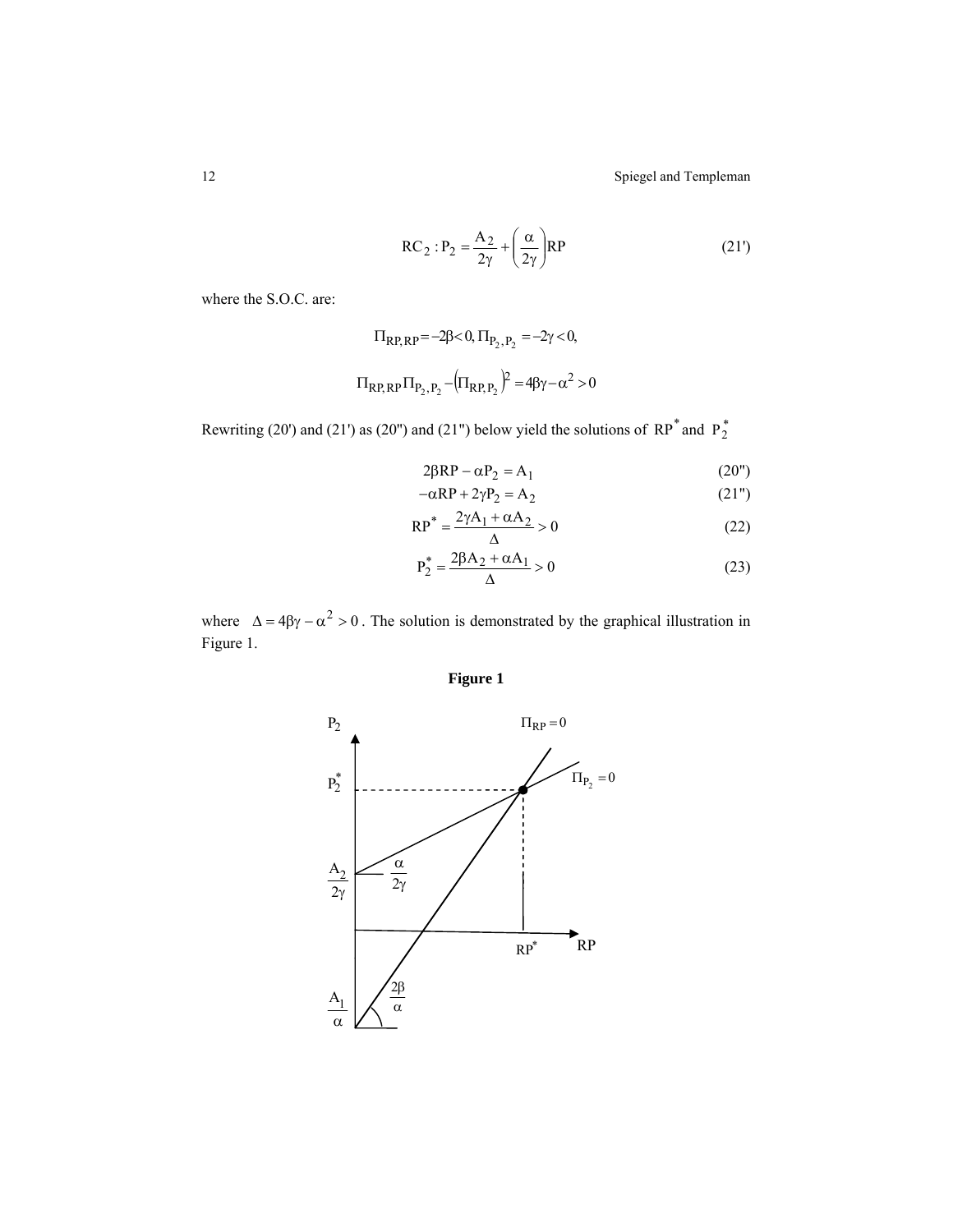From equations (22) and (23) we can reach several conclusions regarding the relationship between  $P_2^*$  and  $RP^*$ :

- a. when  $\alpha = \gamma < \beta$  and  $A_2 > A_1$  then  $P_2^* > RP^*$
- b. when  $\alpha = \gamma > \beta$  and  $A_2 < A_1$  then  $P_2^* < R P^*$
- c. However, when  $\gamma > \beta$   $\gamma > \alpha$  and  $A_2 < A_1$  then  $P_2^* < R P^*$  still holds.

#### **Case 2**:

In this case RP is again the actual price in the first period; however, the demand in the second period is affected positively by the gap between the reference price and the actual price in the second period. The demand functions are represented as follows:

$$
Q_1 = A_1 - \beta RP \tag{24}
$$

$$
Q_2 = A_2 + \alpha (RP - P_2) - \delta P_2 \tag{25}
$$

The objective function

( ) <sup>2</sup> 222 2 2 1 ,RP P Max RPPPARPRPA P 2 δ+α−α++β−=Π (26)

The F.O.C. in this case are as follows:

$$
\Pi_{\rm RP} = A_1 - 2\beta \mathcal{R} \mathcal{P} + \alpha \mathcal{P}_2 = 0 \tag{27}
$$

$$
\Pi_{P_2} = A_2 + \alpha RP - 2(\alpha + \delta)P_2 = 0 \tag{28}
$$

Thus,

$$
RC_1 : P_2 = \frac{-A_1}{\alpha} + \left(\frac{2\beta}{\alpha}\right)RP
$$
 (27')

$$
RC_2: P_2 = \frac{A_2}{2(\alpha + \delta)} + \left(\frac{\alpha}{2(\alpha + \delta)}\right) RP
$$
 (28')

where the S.O.C. are:

$$
\Pi_{RP,RP} = -2\beta \quad \text{and} \quad \Pi_{P_2, P_2} = -2(\alpha + \delta)
$$

and

$$
\Pi_{\text{RP},\text{RP}} \Pi_{P_2,P_2} - (\Pi_{\text{RP},P_2})^2 = 4\beta(\alpha + \delta) - \alpha^2 > 0
$$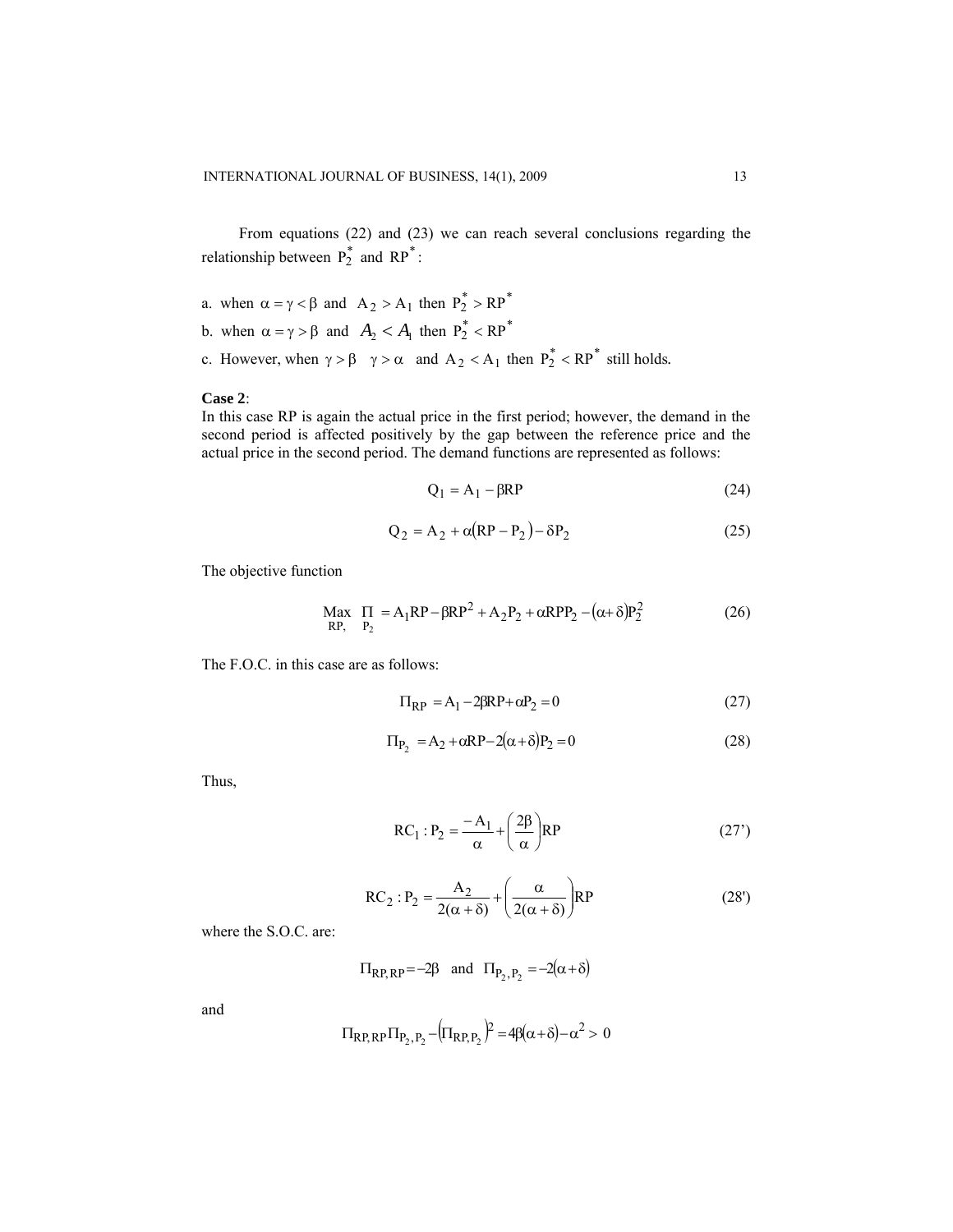Rewriting (27') and (28') as (27") and (28") below yield the solutions of  $RP^*$  and  $P_2^*$ 

$$
\alpha P_2 - 2\beta RP = A_1 \tag{27"}
$$

$$
2(\gamma + \delta)P_2 - -\alpha RP = A_2 \tag{28''}
$$

$$
RP^* = \frac{2(\alpha + \delta)A_1 + \alpha A_2}{\Delta}
$$
 (29)

$$
P_2^* = \frac{2\beta A_2 - \alpha A_1}{\Delta} \tag{30}
$$

where  $\Delta = 4\beta(\alpha + \delta) - \alpha^2 > 0$ . The solution is demonstrated by the graphical illustration in Figure 2.



From equations (29) and (30) we can derive a straightforward conclusion regarding the relationship between  $P_2^*$  and RP<sup>\*</sup> as follows:

For  $(\alpha - 2\beta) A_2 \geq (\alpha - \delta) A_1$  then RP<sup>\*</sup> $\geq P_2^*$ , respectively.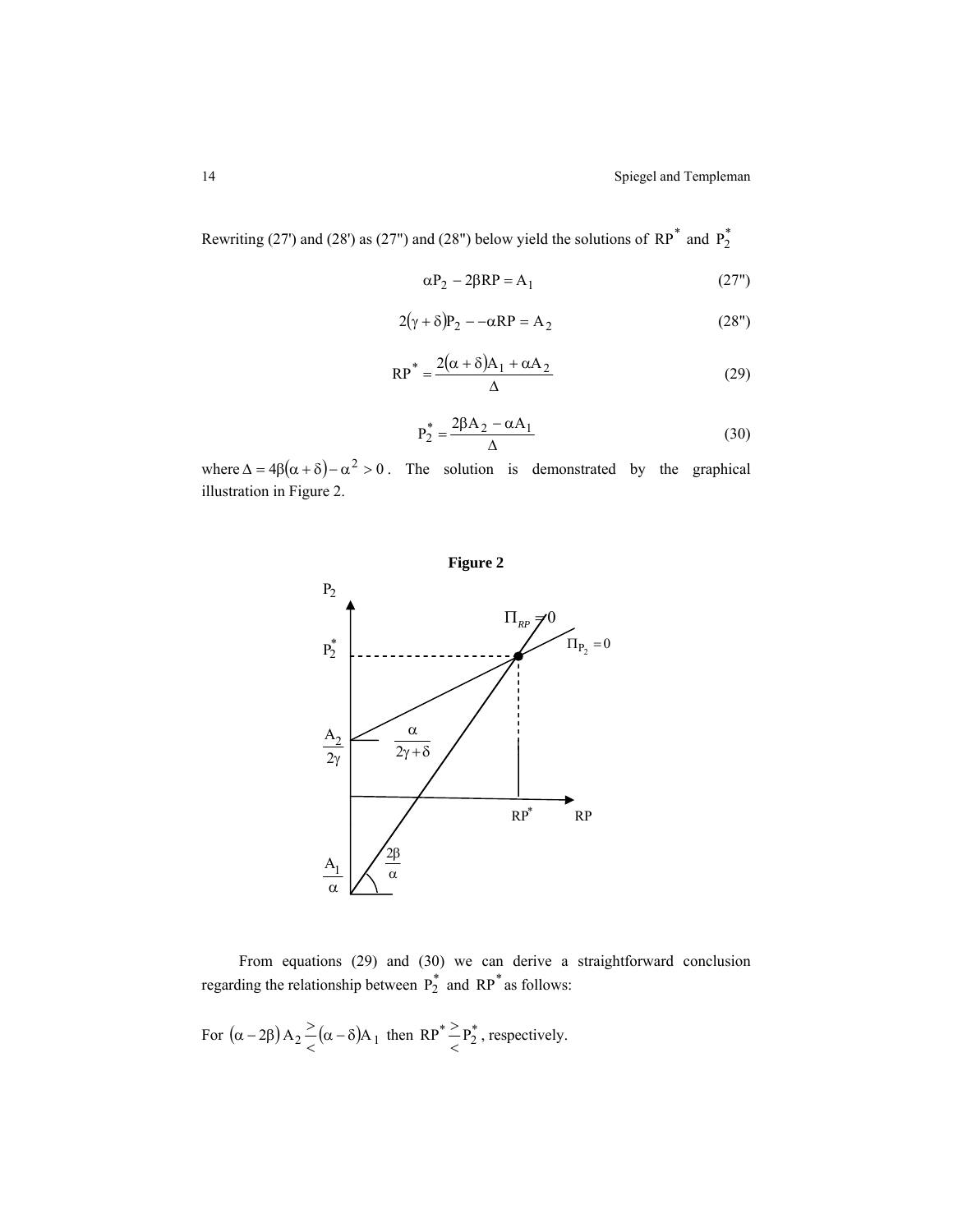#### **Case 3**:

In this case the "declared" reference price, RP, differs and is greater than the actual current price determined by the seller in the first period. The "declared" RP positively affects the demand of each period, but not necessarily symmetrically. The demand for each period is given by:

$$
Q_1 = A_1 + \beta R P^{\varepsilon} - \gamma P_1 \tag{31}
$$

$$
Q_2 = A_2 + \alpha (RP - P_2) - \delta P_2 \tag{32}
$$

In this case three decision variables should be determined:  $RP$ ,  $P_1$ ,  $P_2$ , where the objective function is:

$$
\text{Max}_{P_1, P_2, \text{RP}} \quad = A_1 P_1 + \beta P_1 \text{RP}^{\varepsilon} - \gamma P_1^2 + A_2 P_2 + \alpha \text{RPP}_2 - (\alpha + \delta) P_2^2 \tag{33}
$$

The F.O.C. with respect to the three decision variables are:

$$
\Pi_{P_1} = A_1 + \beta R P^{\mathcal{E}} - 2\gamma P_1 = 0 \tag{34}
$$

$$
\Pi_{P_2} = A_2 + \alpha RP - 2(\alpha + \delta)P_2 = 0
$$
\n(35)

$$
\Pi_{\rm RP} = \varepsilon \beta \mathcal{R} \mathcal{P}^{(\varepsilon - 1)} \mathcal{P}_1 + \alpha \mathcal{P}_2 = 0^2 \tag{36}
$$

From (34) we can derive the optimal first period price,  $P_1$ :

$$
P_1 = \frac{A_1 + \beta RP^{\epsilon}}{2\gamma}
$$
 (34')

and from (35) we can derive the optimal second period price,  $P_2$ :

$$
P_2 = \frac{A_2 + \alpha \, RP}{2(\alpha + \delta)}\tag{35'}
$$

Using the above last two equations we can conclude that assuming a high level of RP even if the actual price at each period is below RP, the relationship between the prices of each period is ambiguous. It may occur that the starting actual price in the first period will be high and is reduced in the second period such that  $RP > P_1 > P_2$ .

However, it is also possible that we may face a promotional strategy that uses the tool of prestige creation by use of a high RP in conjunction with a low actual price for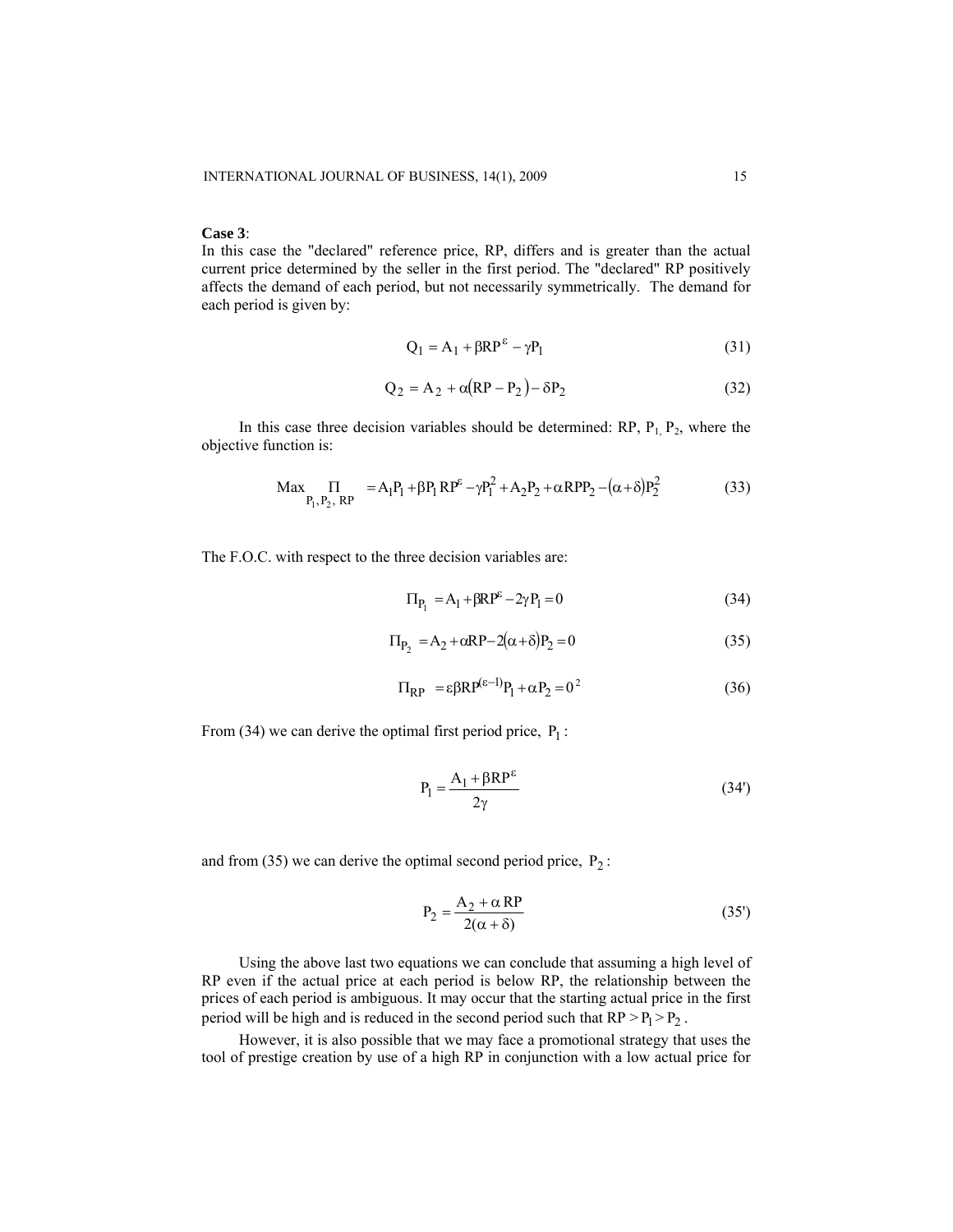the first period,  $P_1$  - in order to promote an addiction process, followed by an increase in price in the second period,  $P_2$ . In such a case we can face an optimal pricing policy under which:  $RP > P_2 > P_1$ .

#### **III. IMPLICATIONS AND CONCLUSIONS**

In general sales promotion activities are undertaken for the purpose of attracting new customers to try the product. Deal prone customers are typically attracted by such devices as give-aways of small samples, larger packages for the same price, discount coupons, etc. All of this is designed to win over customers to the seller's product, thus enabling him to sell more and/or at higher prices in the future. Similar methods are undertaken when introducing a new product. We, however, analyze the possibility of adopting a reverse approach by introducing the product at a high price and thereby creating a type of prestige effect. Only when that aura of prestige has been firmly established will deal prone customers be allowed to purchase the product at a reduced price.

A policy of setting an initial high price which only attracts the hard-core prestige seeking Loyals who wish to show the world that they are able to afford this prestige item creates a situation in which those Loyals would prefer that the price continue to remain high in the future. But although the deal-prone customers can't afford this high price, they have become thoroughly impressed by the aura of status and prestige that emanates from this product. Thus when in the next period they are offered the chance to purchase at discount they will have a higher reference price and purchase more of the good at the discount price than they would had the aura of status and prestige been lacking.

Of course the seller must carefully weigh his pricing policy: should he continue to maintain a high price policy in the future thereby winning the approval of his prestigeseeking Loyals (such as Rolls Royce does for example), or perhaps should he start with a high price and then in the future drop it so as to attract the deal-prones. This approach, while appealing has its associated risks. *The New York Times* reported (Sept. 7, 2007) the iPhone customer rebellion:

*"In June, they were calling it the God Phone. Yesterday, it was the Chump Phone. People who had rushed to buy the [Apple](http://topics.nytimes.com/top/news/business/companies/apple_computer_inc/index.html?inline=nyt-org) [iPhone](http://topics.nytimes.com/top/reference/timestopics/subjects/i/iphone/index.html?inline=nyt-classifier) over the last two months suddenly and embarrassingly found that they had overpaid by \$200 for the year's most coveted gadget. Apple, based in Cupertino, Calif., has made few missteps over the last decade, but it angered many of its most loyal customers by dropping the price of its iPhone to \$400 from \$600 only two months after it first went on sale. They let the company know on blogs, through e-mail messages and with phone calls.* 

*Yesterday, in a remarkable concession, [Steven P. Jobs](http://topics.nytimes.com/top/reference/timestopics/people/j/steven_p_jobs/index.html?inline=nyt-per) acknowledged that the company had abused its core customers' trust and extended a \$100 store credit to the early iPhone buyers. "Our early customers trusted us, and we must live up to that trust with our actions in moments like these," Mr. Jobs wrote in a letter posted to Apple's Web [site.](http://www.apple.com/hotnews/openiphoneletter/)"* 

Another interesting story on pricing policy taken from that same article reflects the issues dealt with in this paper: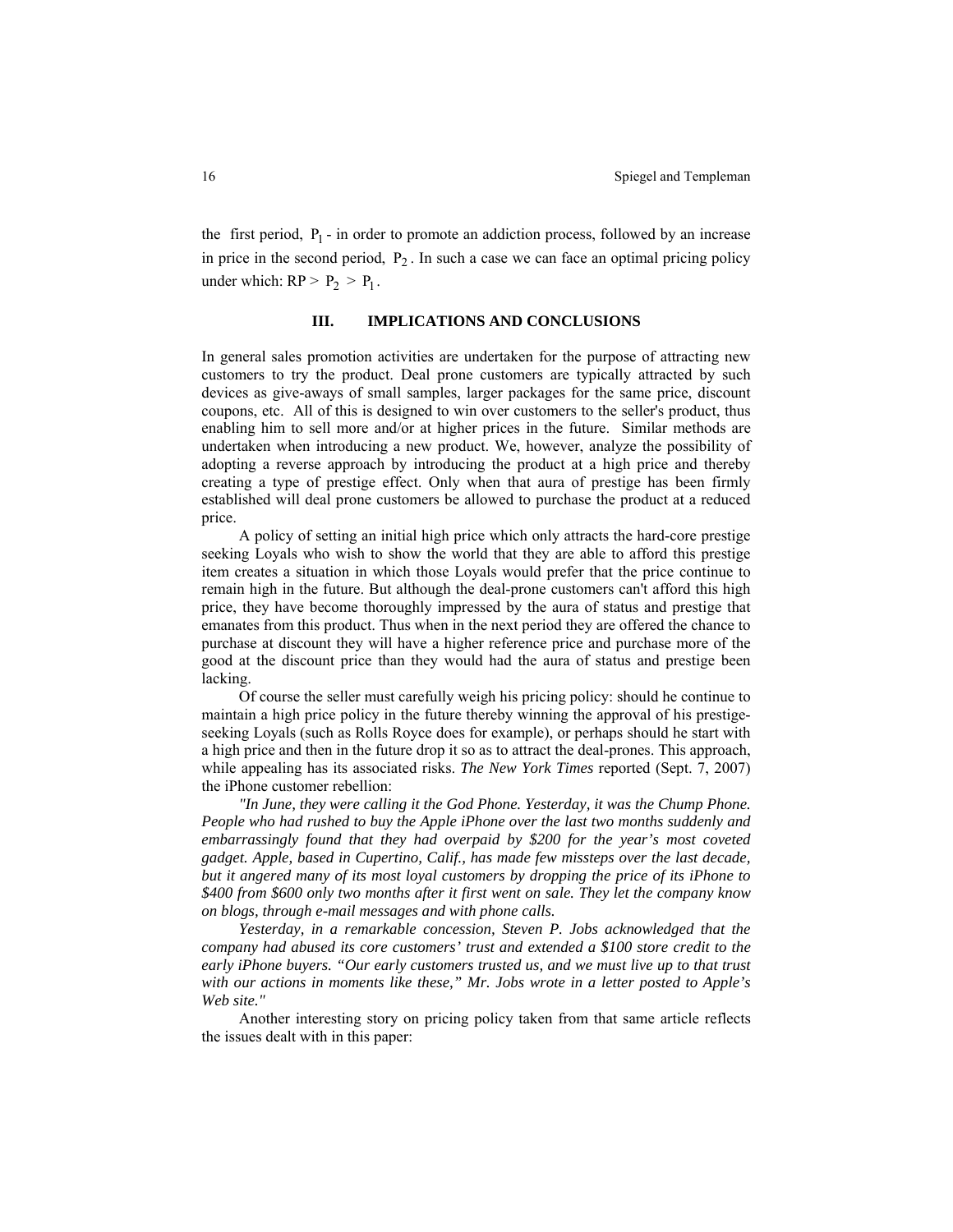*Mobile phones tend to be more prone to price declines because the pace of product introductions is faster than for televisions or DVD players. [Motorola](http://topics.nytimes.com/top/news/business/companies/motorola_inc/index.html?inline=nyt-org), for instance, introduced the ultra-thin Razr phone for \$499 with a two-year service contract in early 2005. Six months later, Motorola realized it had a hit on its hands and dropped the price to \$199 in an effort to aim at more mainstream buyers. By the end of 2005, the price was \$99. Ken Dulaney, a vice president at Gartner Research, said that in general starting high and dropping the price slowly was a smart strategy. By starting the price high, manufacturers can gauge early demand and reap greater profit from early adopters who are willing to pay any amount to be the first with a particular device. "It's probably a formula taught in business school," Mr. Dulaney said.* 

As an aside we should point out that in light of our previous discussion, we would suggest that the following also be taught in business schools: An additional reason to start with a high price and reduce it later is that the high introductory price encourages the deal prone customers to buy more of the good when offered a price discount. But the later price reduction not only encourages customers to enter the market due to the lower price itself, but also because of the gap between the initial reference price and the actual new price. This customer response is further increased in the case where the initial high price generates a prestige effect.

That must have been what Apple was counting on. But the size and speed of the price cut alienated some of Apple's most loyal supporters. *"I feel totally screwed," wrote one iPhone owner on the Unofficial Apple Weblog site. "My love affair with Apple is officially over."* 

Thus, it is clear that when undertaking a future price cut strategy to attract the deal-prones, great care must be taken. Of course a third strategy is also available to the seller primarily in the case of non-durable goods. That strategy consists of selling initially at very low come-on prices (perhaps by the use of free samples, discount coupons, two for the price of one packaging, etc.) in order to get the public attached to the product and then to raise prices in the future (perhaps by canceling the special offers or allowing them to expire).

All the above possibilities are actually observed empirically in the daily economic life of free market countries. Since we do actually observe many cases of initially high prices and their gradual reduction over time (independent of end of season sales which is a different topic altogether), we have presented in a simple model what the optimum inter-temporal pricing policy for the seller would be. There are different trajectories of prices along time which we have investigated. According to our understanding, a policy of creating a prestige image with an initially high price tends in some cases to dominate the other pricing possibilities. This policy can also be relevant in cases where the reference price of the good is not actually imposed on the customers but just "declared" in order to generate an image of prestige, glamour, and high quality. The actual price in the first period might be lower than the reference price, RP, and the trajectory of the actual prices along the two periods (current and future) is therefore ambiguous.

## **ENDNOTES**

1. We prove below that a necessary condition for a non-corner solution is that  $0 < \alpha < 1$ .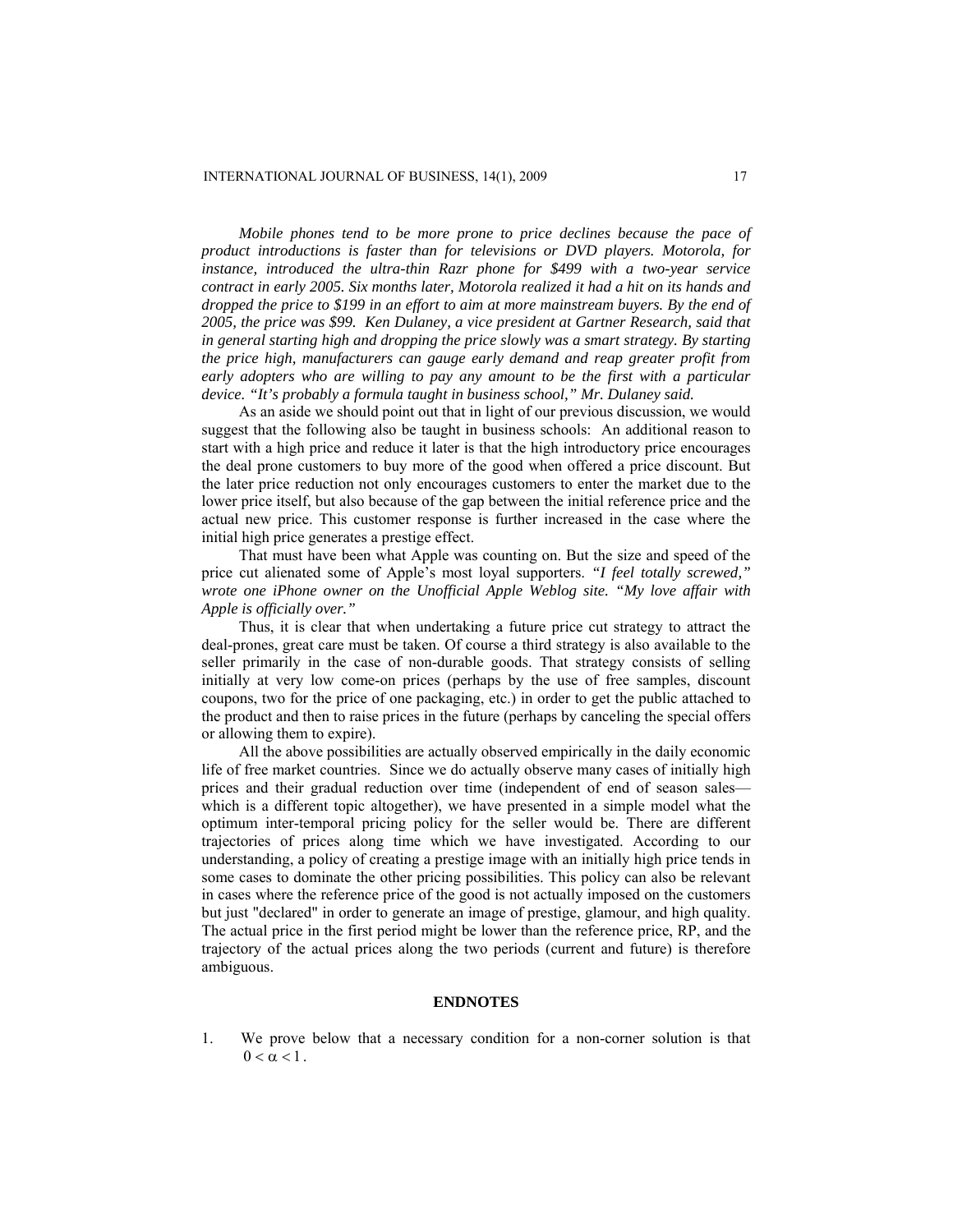2. The S.O.C. are presented in Appendix A.

#### **REFERENCES**

- Creedy, J. and D. Slottje, 1991, "Conspicuous Consumption in Australia", Mimeo, University of Melbourne.
- Frank, R., 1985, "The Demand for Unobservable and Other Non-positional Goods", *American Economic Review*, 75, 1, 101–16.
- Heffetz, O., 2004, "Conspicuous Consumption and the Visibility of Consumption Expenditures", Mimeo, Princeton University.
- Kahneman, D., and A. Tversky, 1979, "[Prospect Theory: an Analysis of Decision under](http://proquest.umi.com/pqdweb?index=1&did=677740721&SrchMode=1&sid=1&Fmt=10&VInst=PROD&VType=PQD&RQT=309&VName=PQD&TS=1187870027&clientId=41928)  [Risk"](http://proquest.umi.com/pqdweb?index=1&did=677740721&SrchMode=1&sid=1&Fmt=10&VInst=PROD&VType=PQD&RQT=309&VName=PQD&TS=1187870027&clientId=41928), *Econometrica*, 47, 2, 263-292.
- Tversky, A, and D. Kahneman, 1981, "The Framing of Decisions and the Psychology of Choice", *Science*, 211, 453-458.
- Leibenstein, H., 1950, "Band Wagon, Snob, and Veblen Effects in the Theory of Consumer Demand", *Quarterly Journal of Economics*, 622, 183-207.
- Paroush, J. and U. Spiegel, 1995, "Price Discrimination with One-Way Separated Market", *International Journal of the Economics of Business*, 441-452.
- Raghubir, P., 1998, "Coupon Value: A Signal for Price", *Journal of Marketing Research,* 35, 3, 316-24.
- Raghubir, P., 2004, "Framing a Price Bundle: The Case of 'Buy/Get' Offers", *Journal of Product and Brand Management*, Special Issue on Pricing,1-23.
- Raghubir, P., 2004, ["Free Gift with Purchase: Promoting or Discounting the Brand"](http://proquest.umi.com/pqdweb?index=10&did=634643491&SrchMode=3&sid=1&Fmt=2&VInst=PROD&VType=PQD&RQT=309&VName=PQD&TS=1187765182&clientId=41928&aid=1)*, Journal of Consumer Psychology*, 14, 181-185.
- Simonson, I., Z. Carmon, and S. O'Curry, 1994, ["Experimental Evidence on the](http://proquest.umi.com/pqdweb?index=5&did=618265121&SrchMode=3&sid=3&Fmt=10&VInst=PROD&VType=PQD&RQT=309&VName=PQD&TS=1187769513&clientId=41928&aid=4)  [Negative Effect of Product Features and Sales Promotions on Brand Choice"](http://proquest.umi.com/pqdweb?index=5&did=618265121&SrchMode=3&sid=3&Fmt=10&VInst=PROD&VType=PQD&RQT=309&VName=PQD&TS=1187769513&clientId=41928&aid=4), *Marketing Science*, 13,.1, 23-41.
- Veblen, T., 1899, *The Theory of the Leisure Class*, New York: McMillan Co.